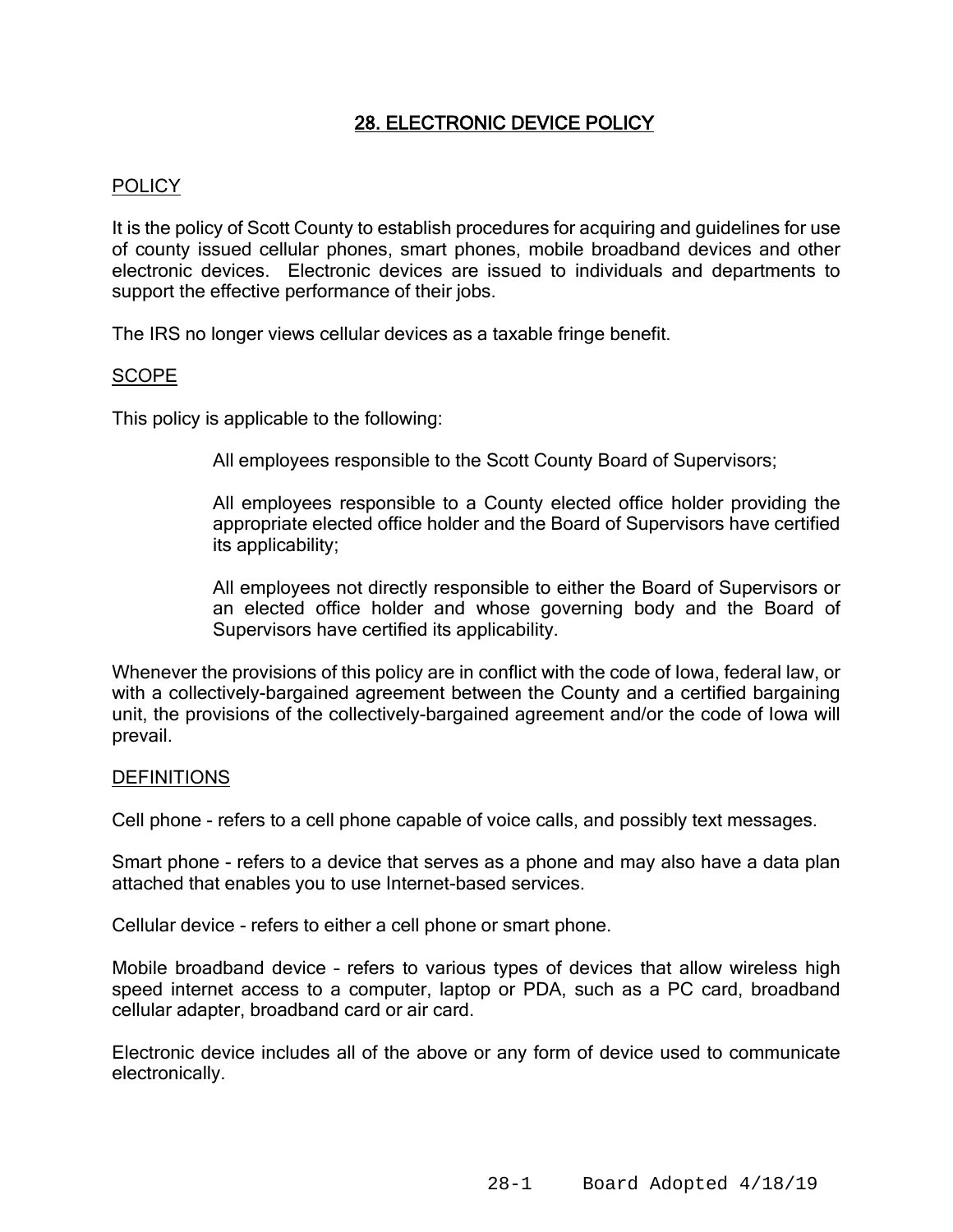## ADMINISTRATIVE PROCEDURES

- A. A Department Head may request a cellular device for an individual in their department if one or more of the following criteria are met:
	- 1) The employee's position requires a need for constant communication with the individual, including after normal business hours.
	- 2) The employee spends large amounts of time away from the office and access to a land line.
	- 3) Personal safety for the individual while traveling or working in remote areas.
- B. The Department Head will coordinate with the IT Department the most cost effective means of electronic device needed by the employee to safely and efficiently perform their required duties. Smart phones typically will only be provided to staff that are exempt under FLSA. Non-exempt employees that are permitted to have access to a smart phone are permitted use during authorized work hours. Supervisors are responsible for monitoring usage pursuant to FLSA standards, so as not to create a compensable work event outside of authorized overtime.
- C. IT will coordinate all billing procedures. Every attempt will be made to put all cellular phones under one service provider to obtain the best pricing economies and to facilitate monthly billings. In order to obtain the best pricing and comply with purchasing policies, no employee or department head, other than the IT Department, is permitted to negotiate or discuss cellular device plans on County devices with an outside vendor.
	- 1) Employee's personal calls may require reimbursement if excessive use is noted and incurs additional expenses by the County. Employees shall be required to reimburse the County for any costs incurred by purchasing apps, games or ringtones. Employees should not use County provided devices to text numbers for charitable causes.
	- 2) Invoices detailing usage will be monitored monthly by the IT Department and shall be reported to the Department Head/Elected Official; or County Administrator if requested.
- D. The County will not pay the basic monthly services fee for employee-owned cellular phones. Any direct costs incurred for County business calls on employee-owned phones above the basic monthly service fee may be submitted to that employee's Department Head for review and approval for reimbursement from that department's budget pursuant guidelines for personal calls established in the Travel Policy.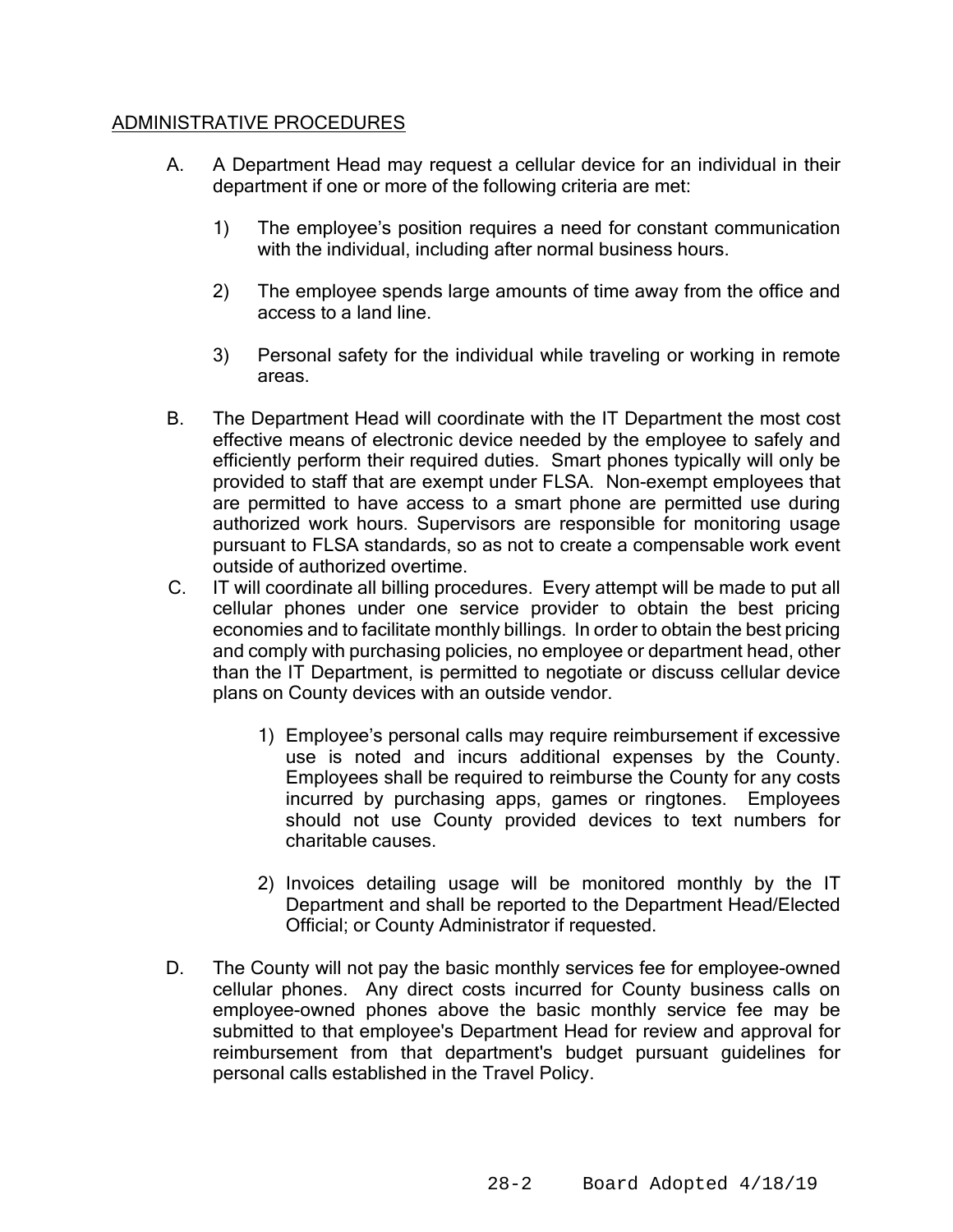E. Employee usage of cellular or electronic devices shall comply with the following guidelines along with those in the Technology Use Policy:

> 1) Termination of Use: An employee's access to an electronic device may be terminated for violations of this policy, the Technology Use Policy, for continued overages related to personal calls, text messaging, or purchases of third party content such as apps, games or ringtones. Personal calls and text messages do count toward the overall limits established for cellular devices under the County's service agreement.

> 2) Lost or stolen device: An employee shall report a lost or stolen device immediately so it can be turned off. Employees should use reasonable precautions to prevent loss, damage, theft or vandalism to County issued electronic devices. Equipment that is lost, stolen or damaged outside the normal course of business is the responsibility of the employee assigned the device.

> 3) Public Record: The phone number and records of a County issued cellular device are considered a public record.

> 4) Safe Use: In the interest of safety, employees using cellular devices (regardless if County issued) are expected to exercise appropriate care and caution if used in a moving motor vehicle. Employees are to avoid the use of cellular equipment under any circumstances where such use might create or appear to create a hazard. Employees shall be familiar with and comply with the laws regarding cellular devices in the jurisdiction in which they may be driving. Text messaging, reading emails, or writing emails while driving is not allowable under any circumstance. Employees who are charged with traffic violations resulting from the use of a cellular device while driving on duty are responsible for any fines incurred and may be subject to disciplinary action and termination of use.

> 5) Personal Cellular Devices: During paid work time, employees are expected to exercise the same discretion in using personal cellular devices as is expected for the use of any County phones. Excessive personal calls (including text messaging) during the work day, regardless of phone used, can interfere with employee productivity and be distracting to others. A reasonable standard the County encourages is to limit personal calls during work time to an average of no more than two or three short-duration calls per day as needed. Employees are expected to make personal calls during breaks when possible and to ensure that friends and family members are aware of the County's policy. Flexibility will be provided in circumstances demanding immediate personal phone use, but this immediate need should be communicated to an employee's supervisor.